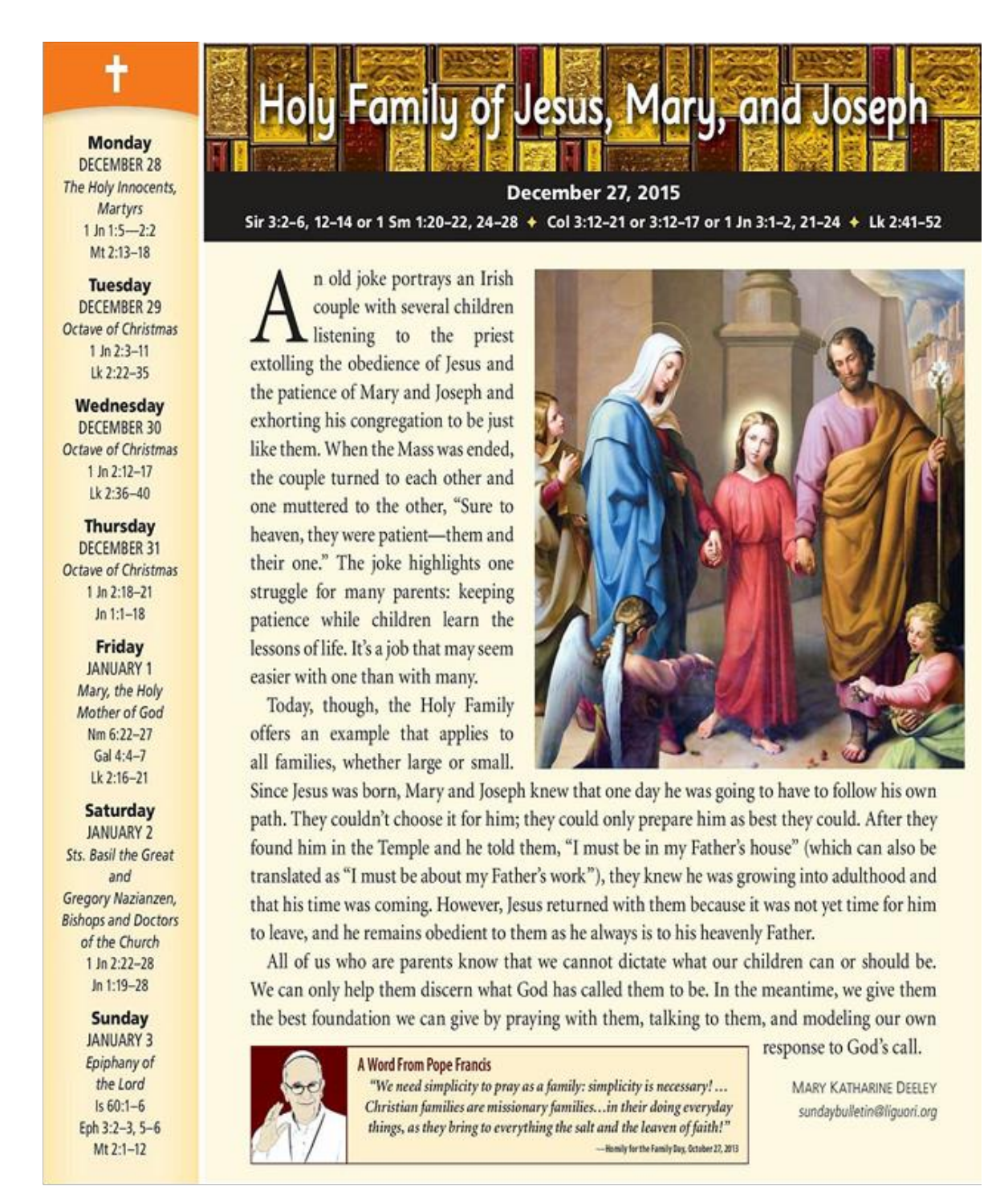

**The Holy Family of Jesus, Mary, and Joseph**

# *December 27, 2015*



## *St. Ann Catholic Church & Our Lady of Chartres Mission Pastor: Reverend Khoa P. Vo Office: 228-832-2560, Fax: 228-832-3140*

 *Hours: Monday-Friday 9am-4pm.*  **Web: www.stannparishlizana.org --- Email: [stanncatholic@bellsouth.net](mailto:stanncatholic@bellsouth.net)**



EUCHARISTIC ADORATION Every Friday Adoration from 8:30 a.m. to 9:30 a.m SACRAMENT OF RECONCILIATION Both Before Mass and by Appointment. *Mass Schedule for this Week*  Our Lady of Chartres Mass Schedule Sun 7:30 am +DeWayne Fazzio St. Ann Mass Schedule & Intentions Sat 4:00 pm Our Parish Family Sun 9:00am Our Parish Family

Mon 8:00am LaRae H. Tues 8:00 am Mike K. McGough Sr. Wed 8:00 am +Fr Pete Thu 4:00 pm Mary Mother of God Fri 9:00 am Mary Mother of God +Gerard Armand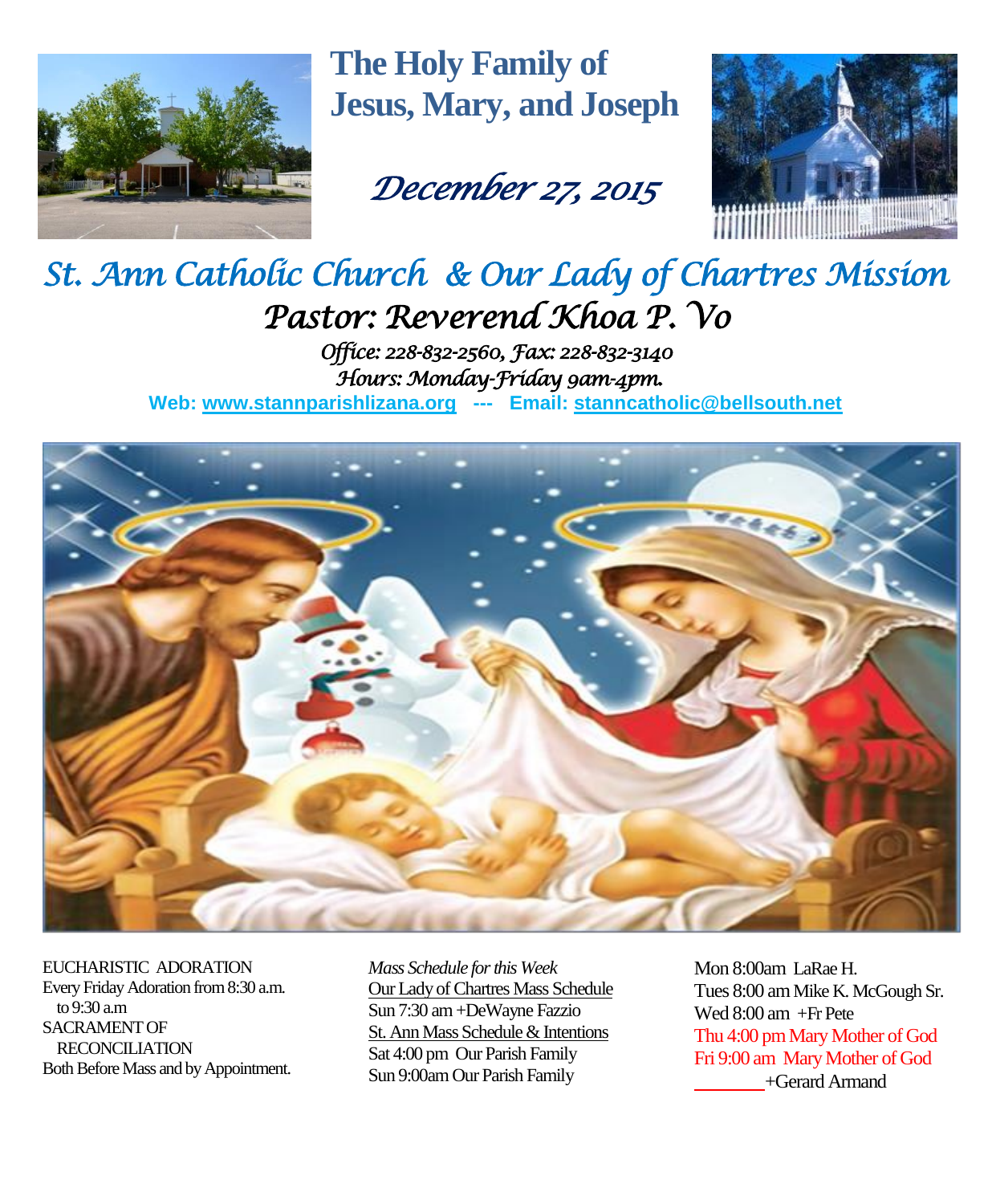### *From Father Khoa's Desk...*

#### *Dear Parishioners and Friends,*

"He went down with them and came to Nazareth, and was obedient to them." We might be tempted to think that Jesus more or less raised himself. As the Son of God, it might appear on first glance that earthly parents would be a mere formality for this particular child. But it wasn't so. Mary and Joseph had real influence, and real authority, over their son. Although Jesus apparently understood from a tender age how he related to God ("Did you not know that I must be in my Father's house?"), he also knew that he owed appropriate respect to his parents. This is why he stayed in their home in Nazareth and was obedient to them. And because of this obedience, clearly Mary and Joseph must have been deeply influential in his life. Their direction, their teachings, their example, and their rules would all have shaped Jesus in his humanity. It was thanks in no small part to the matriarch and patriarch of the Holy Family that Jesus "advanced in wisdom and age and favor before God and man." We should be advancing in these ways too! And those of us who are parents are likewise called to direct and guide our children to develop as Jesus did, not only forming our sons and daughters to succeed in the eyes of men, but also leading them on the path of "favor before God." The Holy Family serves as a beautiful model for us in this regard. They help us learn how to submit our lives to the loving leadership of our heavenly Father. But more than this, Mary and Joseph also serve as intercessors who, like any faithful family member or friend, want to pray with us and for us. Let us turn, then, to the intercession of the Holy Family asking that our families may be holy too.

*Have a great week! May God bless all of us!* 

**...Fr. Khoa**

**A Holy Day of Obligation January 1, 2016 Solemnity of Mary The Holy Mother of God Mass Times: Thurs Dec. 31st - Vigil Mass: 4:00 pm and Friday Jan. 1st 9:00 am**

#### *First Friday Adoration*

Please join us at St. Ann this *Friday, January 1 st* for *Adoration of the Blessed Sacrament*. *Adoration* will begin after the 9:00am Mass and end about 11am. Please come as "*Jesus longs for your visit"*.

**Christmas Flowers:** Thank you for your generosity.

#### **ST. ANN STEWARDSHIP:\*\***

**81**Identifiable: **\$1,489.00;** Loose: **\$1,260.00;**  Total**: \$2,749.00;** Children: **\$32.00;** Building Fund**: \$199.87;** All Saints: **\$6.00;** St. Vincent De Paul **\$15.00;** Christmas**: \$15.00;**  Religious Retirement: **\$50.00. OL OF CHARTRES STEWARDSHIP:** Identifiable: **\$145.00**; Loose: **\$92.00;** Total**: \$237.00**. Building Fund: **\$10.00**.  **\*\*Amount needed weekly \$2,908.84.**

**Thank you for your generosity.**

*Christmas Basket:* Thank you Marlow, donors, and all the helpers for supporting to those who are in need.

*Church Cleaning:* WC and Lennell King cleans up the church on Dec 20 and 27. Marie Chasse will clean the church on Jan 2 and 9. Thank you

**Christmas Flowers:** Thank you for your generosity.